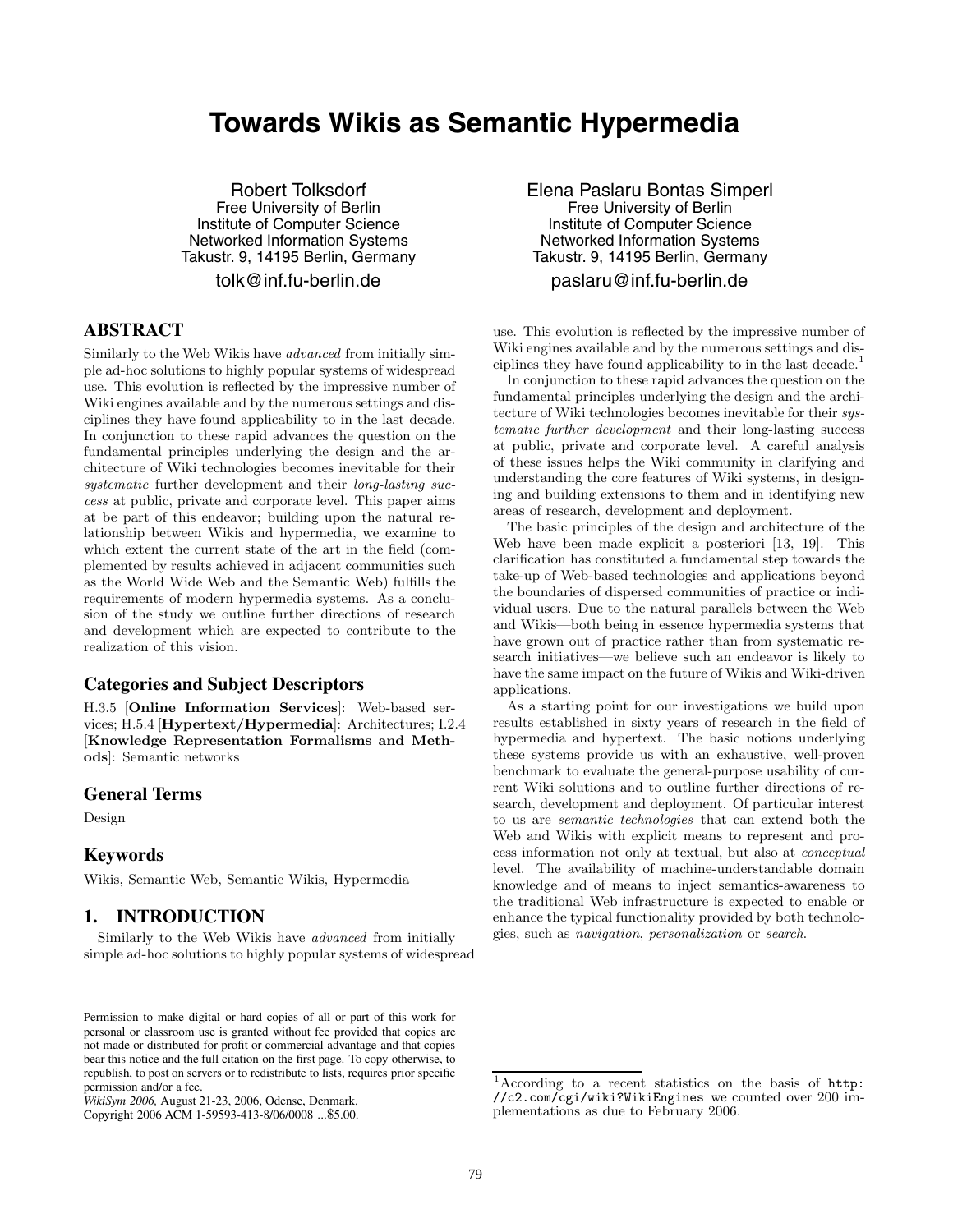# **2. FROM HYPERMEDIA TO THE SEMANTIC WIKI WIKI WEB**

The original ideas on *hypermedia* date back to the middle of the past century and are centered on the notion of information items that are connected by links. Together these form a graph that can be traversed during the non-linear consumption of the linked items. The set of design options for such a system are huge (eg. unidirectional vs. bidirectional links, links with only one or with multiple destination anchors, typed nodes and links vs. plain items etc.) and have been explored in numerous systems [23].

The success and visibility of the *Web* has promoted a minimal architecture which taped by no means the full potential of hypermedia technologies. As a prominent example, links on the Web are un-typed and unidirectional. Recently, various systems use the Web as a technical starting point for building more richer and usable hypermedia systems [6, 33].

*Wikis* are Web-based applications that provide content authoring and management functionality in a much simpler manner than its Web counterpart [21]. They simplify the hypertext generation task by offering a restricted syntax for information markup and browser-integrated editing capabilities. Every Wiki instance is a set of dynamically generated HTML pages—its content consists of an overlay network of Wiki articles on the underlying Web platform with its network of HTML pages. Links between articles are handled at the application layer, which resorts to an explicit data model of hypertext. In contrast to the traditional Web, however, Wiki systems store linking information persistently in a database, thus providing link bi-directionality.

The *Semantic Web* overlays a typed conceptual graph on the conventional Web contents [5]. It shifts links and content to this additional level, allowing richer navigation, search and personalization facilities with the help of automatic inferences [11, 14, 30]. The Semantic Web is based on conceptual structures (termed *ontologies*), standardized Webcompatible knowledge representation languages (RDF(S)[17, 8], OWL[24] and, newly SWRL[18]) and theoretical logics that guide their use.

Even more recently the combination of Wikis and Semantic Web has gained attention, leading to an impressive number of so-called *"Semantic Wiki"* proposals. While applying semantic technologies to conventional Web (or Wiki) information leads to a Web that can be better read and processed—by using inferencing for higher precision and recall, Semantic Wikis also aim to provide a low-entry barrier means to boost the large scale generation of semantically rich information [3, 10, 28, 31]. Being based on both an application level manageable hypertext model and on formal conceptual structures, they are considered by many members of the two communities as a promising alternative to current approaches for collaboratively creating and managing knowledge.

Figure 1 illustrates our view on the named technologies along two axis: the Web and the Semantic Web are fundamentally means to *represent* content and knowledge and Wikis and their semantic counterparts are in the first place means *to create and manage* them.

Within this framework we study the four mentioned technologies against an established set of requirements on modern hypermedia systems. We first review these requirements as postulated in recent hypermedia literature. Further on,



**Figure 1: Hypermedia Structures under Consideration**

we analyze to which extent each of these technologies already fulfills the introduced requirements, identify missing functionality, and suggest ways to overcome these drawbacks. As a result we are able to present a set of directions for further research in Semantic Wiki systems necessary to bring them close to the original vision of hypermedia.

The remainder of this paper is organized as follows. Section 3 introduces the requirements which should be fulfilled by the surveyed technologies in order for them to provide real added value to arbitrary application scenarios at large scale. These act as an evaluation benchmark for studying the current state of the art in Section 4. We discuss our findings in Section 5 and conclude with a summary and outlook of this work in Section 6.

# **3. REQUIREMENTS ANALYSIS**

The requirements analysis is illustrated in terms of a simple application scenario. We first introduce the dimensions of this scenario, which is situated in the Internet service provision sector, and then explain how hypermedia systems (such as Web portals, Wikis and their semantic extensions) could contribute to its realization.

## **3.1 Application Scenario**

In order to improve the quality of its customer-related services an Internet service provider company plans the implementation of a Web-based technical support center assisting business and private customers in effectively using specific ICT products. The prospected hypermedia system will deliver interested parties information about the available range of products, facilitate the selection and purchase of customized product packages and provide existing customers with technical consultancy according to their specific needs. Besides potential and existing clients the system is expected to provide support to particular company departments which publish and use Web and intranet information in order to exercise their everyday business. With this respect we exemplarily consider marketing assistants generating and managing information on products and services and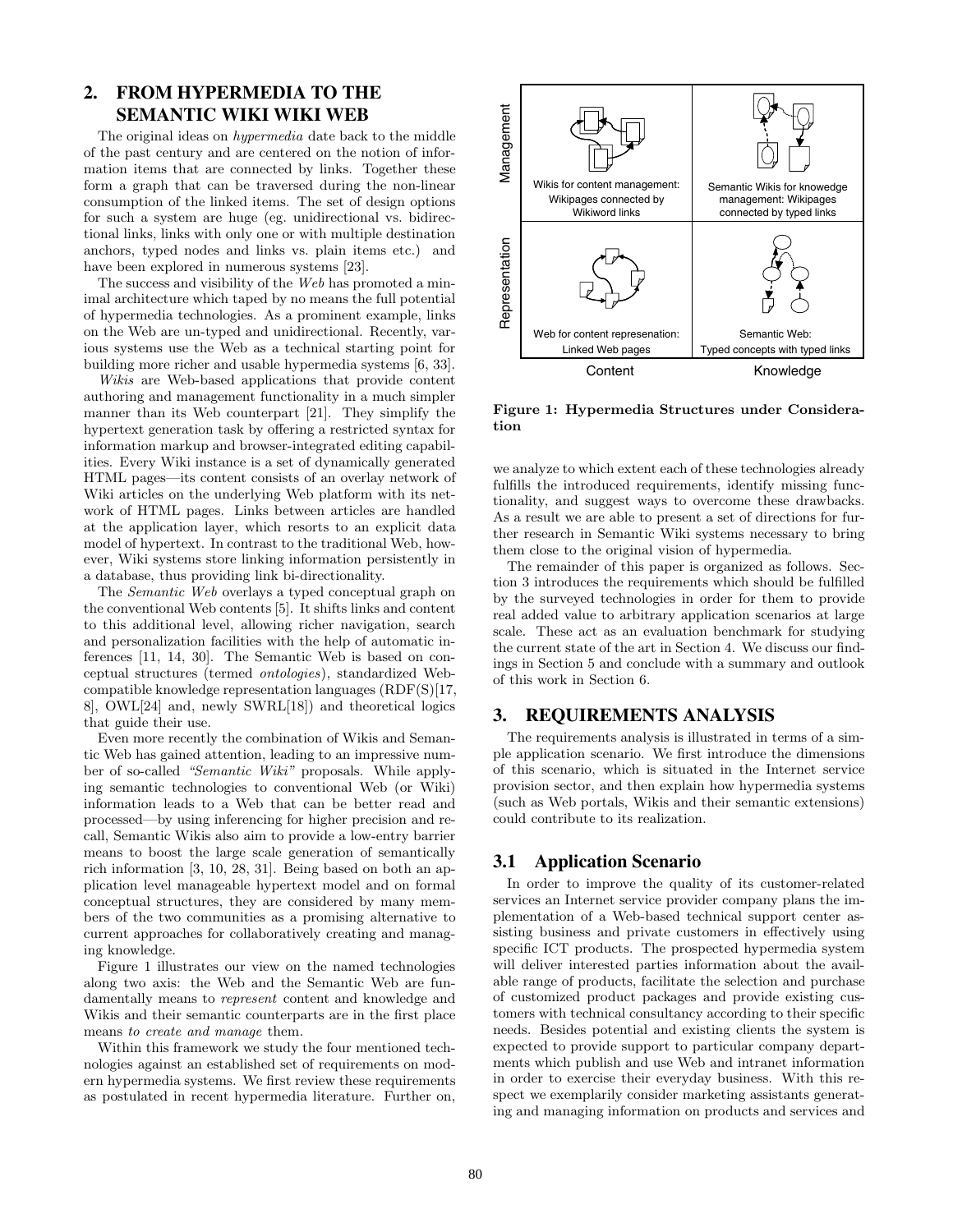IT personnel required to aid individuals in issues related to installing, using and updating the delivered products.

The way the system will satisfy the needs of each of the aforementioned target user groups will vary w.r.t. the amount and the type of information delivered, the policies concerning the access to this information and the presentation layout. General information may include descriptions of common product packages and of the ways they can be used in standard circumstances and is made available to the public on the Web. Existing customers may receive personalized promotional information or guidelines for optimizing the utilization of currently purchased products (e.g. information about new releases or upgrades). Moreover, company personnel should additionally have access to details regarding customer management, sales, pricing and technical assistance and internal working procedures.

The system will need to manage a variety of *interrelated* information sources, from product descriptions, user manuals and installation howto's to best practices and guidelines, FAQs or online forms, many of them dedicated to specific target audiences. The content will be *jointly* produced by different parties. Marketing personnel will be principally responsible for creating product descriptions. IT specialists will be involved in the generation of user manuals and installation instructions. Furthermore, the system may allow *clients* to independently contribute to the creation of best practices and guidelines, which will be revised by the system operator, and to share their product experiences with other parties. The content authors will need means to collaboratively create, adapt and update each information item according to its prospected usage contexts or in response to new situations. The system will therefore provide features for supporting collaboration between team members, as well as multiple views and versions of the managed information resources.

A last, but important feature of the prospected technical support center will be the integration of external systems addressing topics which are relevant for the company's business. One can imagine third party discussions forums concerned with the Internet service provision market or enterprize portals of external suppliers such as hardware manufacturers or software developers which act as infrastructure for the delivered Internet services.

This functional synopsis corresponds to a series of system components as follows:

- **authoring component:** The system should provide means for creating and managing new information sources. In particular this requires means for:
	- **information organization:** the huge body of heterogeneous information sources needs to be structured in a meaningful way.
	- **collaborative authoring:** as information is managed collaboratively, multiple users need system support for creating and editing a shared version of the same information resource in parallel.
	- **versioning and updates:** due to the inherent nature of this distributed information management scenario the system is required to explicitly provide an answer to the question of how a network of dynamically changing information resources can be managed consistently and flexibly.
- **usage component:** Given a network of meaningfully interrelated information sources the aforementioned user communities require means to access this repository:
	- **information retrieval:** in order to handle the available information the system should include search and navigation features.
	- **personalization and context:** the way information is accessed can be optimized by taking into consideration the personal profile of the users and the context of the activities currently being carried out.
- **security and privacy component:** as multiple user groups access the same information repository it is essential to control and monitor this procedure with the help of appropriate policies and security mechanisms.
- **integration component:** The system needs means to consistently relate to external information sources in order to improve the quality of its information services and to round out the functionality of the overall system.

In the remaining of this section we address the realization of the Internet service provider scenario in terms of features of hypermedia system and beyond.

## **3.2 Hypermedia-oriented Requirements**

Table 1 depicts a compilation of the most important features of modern hypermedia systems, which are expected to contribute to the realization of the aforementioned scenario. Their relevance to the functional architecture introduced in the previous section is grounded in the hypermedia and hypertext literature [6, 7, 33] and briefly outlined in the next subsections.

Complementarily to these "classical" hypermedia features we mention the need for semantic technologies to enhance automatic link computation, advanced information retrieval and organization as well as content quality assurance facilities (cf. Section 4.2 below). Further on, as illustrated in Table 1, hypermedia can not provide fully fledged solutions for security, privacy or application integration, though the implementation of these components might be in relationship with certain hypermedia design decisions.

In the following we give a short explanation of each of these features outlining their role in the previously introduced application scenario.

#### *3.2.1 (F1) Types and Attributes for Nodes and Links*

Categorizing nodes and links provides an effective means to organize and retrieve information sources in a system or an enterprize. Associating pre-defined types to the former contributes to the enhancement of the retrieval and presentation functionality of the system, which can be optimized according to this classification. By typing links content authors are able to specify the meaning between the current and the destination node, a pre-requisite for more intuitive navigation facilities [4]. Attributing these items reinforces these effects. Additional domain- or task-related information such as keywords, time stamps, authors, versions, target audience in relation to nodes or links form the basis for the realization of context-specific services.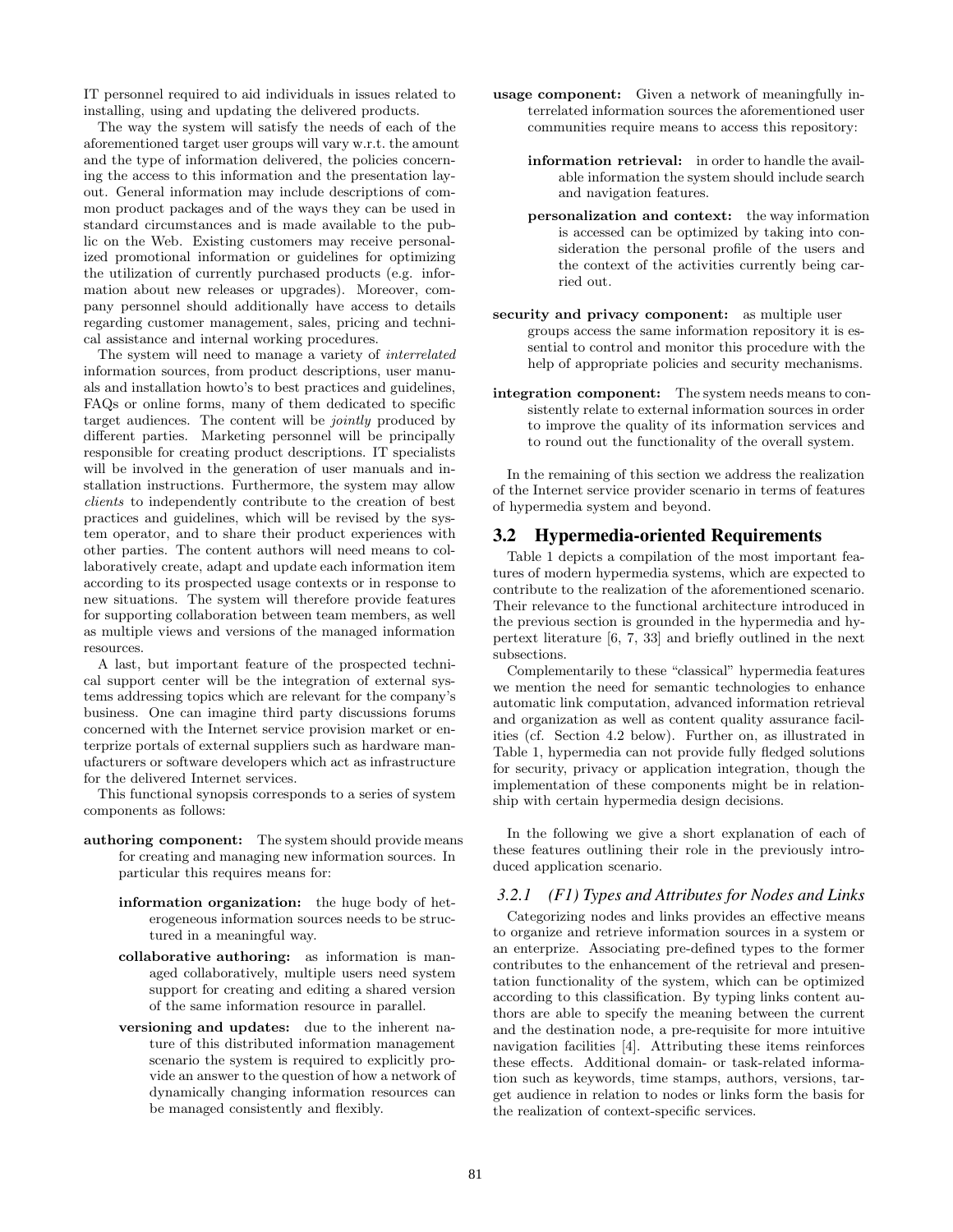| No.                      | $\overline{H}$ YPERMEDIA | <b>SYSTEM</b>            |
|--------------------------|--------------------------|--------------------------|
|                          | <b>FEATURE</b>           | <b>FUNCTIONALITY</b>     |
| F1                       | <b>TYPES AND</b>         | information organization |
|                          | <b>ATTRIBUTES</b>        | information retrieval    |
|                          | FOR NODES                | versioning, updates      |
|                          | <b>AND LINKS</b>         | personalization, context |
| F <sub>2</sub>           | TRANSCLUSIONS            | authoring                |
|                          |                          | versioning, updates      |
|                          |                          | personalization          |
| $\overline{\mathrm{F3}}$ | <b>ANNOTATIONS</b>       | information organization |
|                          | AND PUBLIC OR            | personalization, context |
|                          | <b>PRIVATE</b>           | collaborative authoring  |
|                          | <b>LINKS</b>             | security and privacy     |
| F <sub>4</sub>           | COMPUTED                 | information organization |
|                          | PERSONALIZED             | link updates             |
|                          | <b>LINKS</b>             | personalization, context |
| F5                       | SEPARATION               | personalization, context |
|                          | <b>BETWEEN</b>           | versioning, updates      |
|                          | <b>NODES AND LINKS</b>   |                          |
| F6                       | <b>GLOBAL AND</b>        | information organization |
|                          | <b>LOCAL OVERVIEWS</b>   | information retrieval    |
|                          |                          | personalization, context |
| F7                       | <b>BACKTRACKING</b>      | authoring                |
|                          | AND HISTORY-BASED        | usage                    |
|                          | <b>NAVIGATION</b>        |                          |
| F8                       | TRAILS                   | information organization |
|                          | AND GUIDED TOURS         | information retrieval    |
|                          |                          | personalization, context |
| $\overline{F9}$          | EDIT-CAPABLE             | collaborative authoring  |
|                          | <b>BROWSERS</b>          |                          |

**Table 1: Features of Modern Hypermedia Systems and Their Usage in the Application Scenario**

In terms of the Internet service provider scenario, a meaningful node classification might be related to the subject described in the corresponding information source (e.g. a product such as DSL-2000-flat which is marketed by the company) and the type of information material (e.g. howto, brochure, flyer, product overview). The link types are defined accordingly. Domain-specific links might connect subject categories (e.g. products and associated software); further on, one can imagine domain-independent links such as explains, details, isPreviousVersionOf which describe meta-relationships between different kinds of information materials. On the basis of this differentiation the system could provide structure-based query and browse functionality. When an employee is searching for a particular resource, the retrieval component might for instance automatically include to the search space all additional nodes connected through the isPreviousVersionOf link with the nodes fulfilling the query. Customers could receive personalized information material, which is similar to the products already purchased, while the similarity measures would be implemented in terms of link types and attributes.

#### *3.2.2 (F2) Transclusions*

Transclusions, a "pointer-like" mechanism for having the same contents co-exist in multiple places, were one of the key features proposed by hypertext initiators to solve redundancy and update problems [22].

Transclusions provide content authors with a flexible means to create and maintain documents with overlapping contents. If systematically implemented they play a key role for realizing cross-enterprize and cross-application interoperability. Turning back to our application scenario, one can imagine that much of the promotional material produced by the marketing department does contain the same basic contents, but in a different order, layout or level of detail. Installation guides for example contain a part which captures details about the Internet access provision and one related to the IT infrastructure required (software programs, hardware etc.). These in turn might be associated to various charges and fees, and to variants and releases, respectively. Transclusions would allow marketing personnel to easily assemble these items to new documents and to maintain them in a consistent manner.

#### *3.2.3 (F3) Annotations and Public/Private Links*

From the early days of hypermedia annotations to published contents have been understood as a basic means to enable collaborative tasks such as content authoring [6]. A complementary issue is whether and to which extent to allow users to directly customize the data, the associated layout or the available links.

Creating views and restricting the rights to interact with the hypermedia contents requires customization based both on user roles and access permissions. Access policies (read, write, delete) might be applied at document, but also at link and annotation level. For certain documents or document types the system could foresee link or annotation authoring while restricting the write access to the underlying content. Moreover, link types and their visibility (public vs. private) might refine the access policies applied.

The Internet service provider may allow users to contribute to the generation of best practices, guidelines and howto's, which are shared among the customer community. However, they will restrict access to internal procedures applying to (particular groups) of employees. This differentiation might be further refined at the level of links and annotations: annotations might be deleted by their author and by system operators, while link management might be differentiated to the type of connected documents: if, for instance, the links relate to an area with a un-restricted access to public, they might also decide upon the form and the content of the links.

#### *3.2.4 (F4) Computed Personalized Links*

Link computation is a powerful feature of modern hypermedia-based information management systems. They are intended to ease users the creation of customized links between information sources in response to the rapid evolution of the hypermedia contents.<sup>2</sup>

A marketing agent creating customer-specific promotional offers may wish to automatically create a link between products and associated software and hardware requirements. A technical assistant might use the same facility to connect best practices and FAQs to product features. If these links

 $\overline{P_{\text{As}}}$  stated at http://stats.Wikimedia.org/DE/ TablesWikipediaEN.htm the English Wikipedia, one of the most successful contemporary hypermedia system, contained 19.3 million internal links to 922.000 articles as of November 2005. This is a rate of approximately 21 outand in-links per article.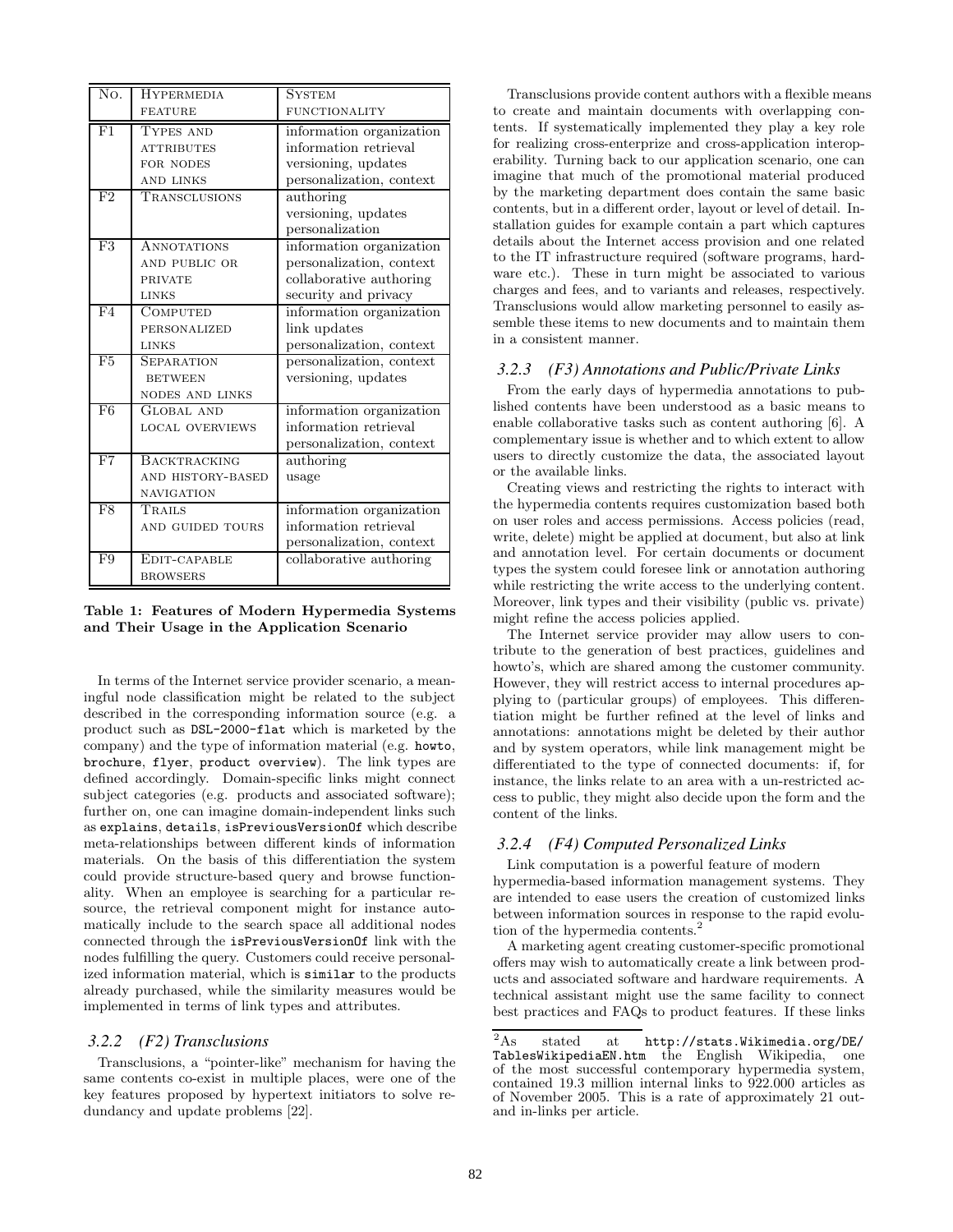had been created manually, the users would have to create or maintain them every time changes occur in the corresponding information.

The automatical generation of (personalized) links implies however the availability of mechanisms to separate this type of information from plain content (see below).

#### *3.2.5 (F5) Separation between Nodes and Links*

Separating information sources from the links interconnecting them enables the realization of a wide range of hypermedia features related to personalization and to diverse context- and structure-based services: different link sets over the same content for different target user groups or tasks, private and personalized links, and finally bidirectional links [33].

For the Internet service provider scenario storing links externally is a pre-requisite for the implementation of various accountability services. Links to older versions of the products on offer might be preserved in the system for historical or legal reasons. Links to external information sources describing software and hardware infrastructure supplied by business partners should be managed independently of the present availability (or unavailability) of Internet service provision offers building upon them. If the range of ICT products delivered by our enterprize at a moment in time does not necessitate a particular software or hardware component, the link to the documents describing these components should be preserved within the system in order to be able to refer to these information items when new offers become available.

## *3.2.6 (F6) Global and Local Overviews*

Overviews are implemented in many proprietary hypermedia solutions as a means to aid navigation. The difference between global and local ones is directly related to the level of granularity of the presented information. The underlying generation mechanism highly depends on the features provided by the system at node and link level: from examining the nodes for embedded links up to sophisticated crawling based on user preferences on links and documents [23].

In terms of the technical support center such overviews are motivated by the large amount of highly interconnected information items available. An IT assistant guiding a customer w.r.t. installation questions may be interested in finding out the local and global context of the corresponding product. Alternative product variants, similar products or classes of products might be associated to similar installation characteristics. In consequence the best practices and guidelines available might be valid across these categories and offer valuable hints for solving new technical problems. This kind of information is hard to assimilate when the technical assistant has access to isolated content resources without being aware of the position of these sources in the overall context. Overviews are in this context the natural means to a priori aggregate and materialize heterogeneous information sources on the basis of application-specific relevance criteria.

#### *3.2.7 (F7) Backtracking and History-based Navigation*

These are features of hypermedia systems which allow users to browse the underlying information collection and to return to previously visited nodes without any particular knowledge on the exact structure of the hypertext. The range of these navigation facilities can be of arbitrary complexity, again depending on the availability of basic link and nodes features like types, attributes and annotations. Building upon this additional information a hypermedia system might implement various parameter-based navigation support (e.g. based on conditions, on tasks, on personal profiles) complementarily to the conventional chronological navigation history.

In terms of the Internet service provider scenario these advanced services permit content authors and users to more comfortably access hypermedia information without getting lost in the hyperspace of product descriptions, howto's, installation kits, FAQs and user discussion forums [27].

#### *3.2.8 (F8) Trails and Guided Tours*

Trails denominate link sequences created on user or application-specific criteria [9]. Guided tours are a particular type of trails in which users can unidirectionally navigate the information sources along the path in pre-defined ways [16].

We can imagine various utilizations for guided tours and trails in the context of the technical support system introduced above. Trails generally allow users to optimize their navigation sequences across the comprehensive network of heterogeneous multi-versioned information sources. Guided tours might be created for specific customers, for users with different levels of IT expertise or for the interested public parties in order to ease the comprehensiveness of the product descriptions. Company personnel can be trained in various topics related to their everyday business, while external parties might be given brief tutorials on the way they can interact with the system.

#### *3.2.9 (F9) Edit-capable Browsers*

Many of the hypermedia systems emerged in the pre-Web era considered the integration of editing and presentation as one of the key features for promoting wide scale participation and enabling collaborative content authoring and management [33].

As mentioned in the previous section, the prospected system relies on the voluntary participation of its customers to generate and maintain reliable and useful installation support materials on the basis of their everyday experiences with the purchased products. This implies in particular a low barrier of entry for utilizing the system, a pre-requisite which is considered by many hypermedia research as being optimally implemented at browser level (cf. [33] for a discussion on this topic).<sup>3</sup>

## **4. TECHNOLOGY EVALUATION**

On the basis of the feature set described in the previous section we examine the state of the art in the four aforementioned technological fields: the World Wide Web and Wikis as well as their semantic counterparts, the Semantic Web and Semantic Wikis, respectively.

<sup>3</sup>Edit-capable browsers, such as W3C's Amaya, differ from conventional browsers provided with compatible content authoring components such as FrontPage for Internet Explorer or Composer for Mozilla.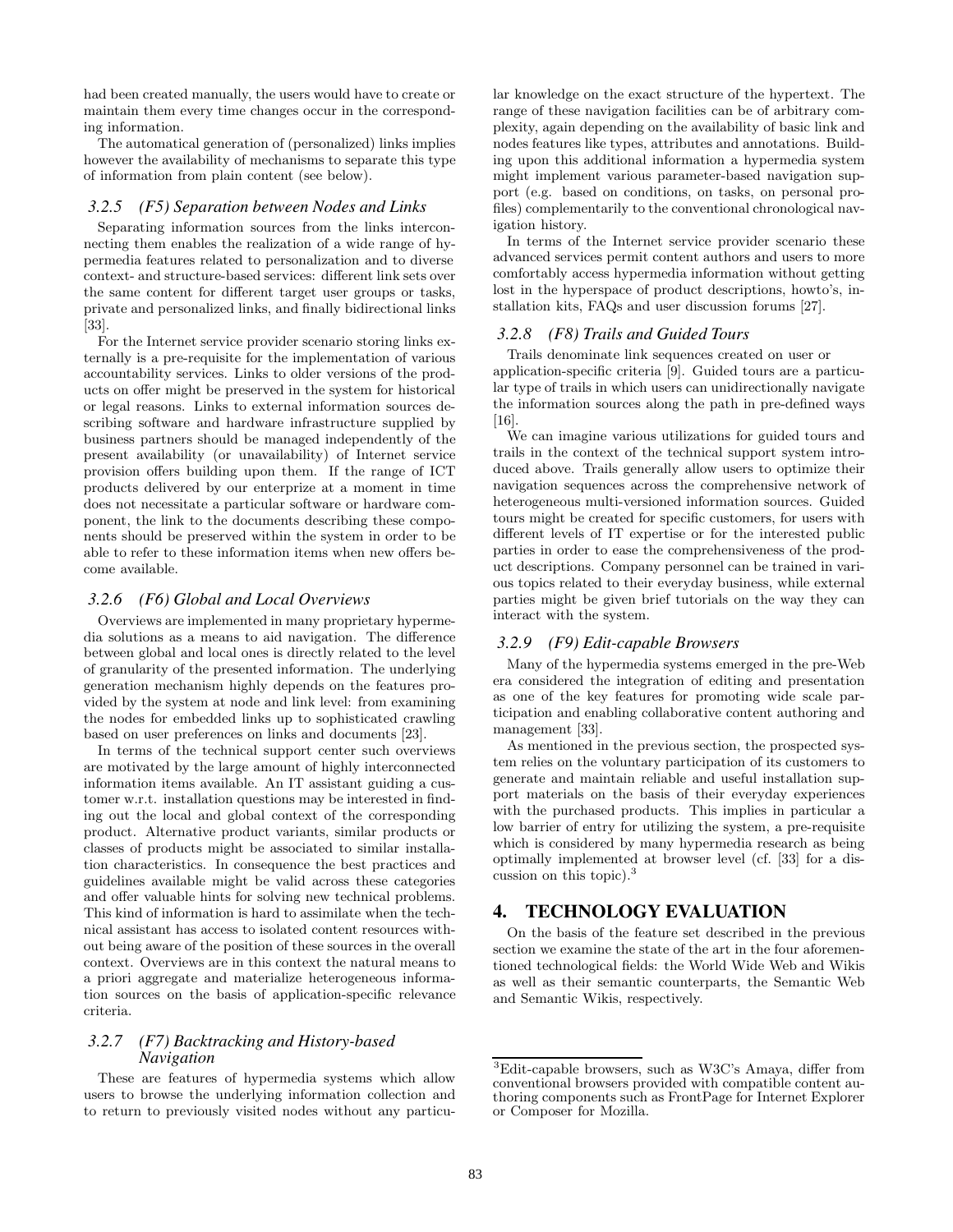# **4.1 The Web as Hypermedia Representation of Content**

The expressivity of the Web as a hypermedia system is largely dominated by the concepts embodied in HTML (as currently defined by XHTML 1.1 [1]) and the ones foreseen in HTTP to process Web-based interaction.

The Web is commonly seen as a simplified version of a fully fledged hypermedia system [6, 33], the most important restriction being probably the absence of a usable concept of *typing* for both links and pages.

The <meta> element can be interpreted as a substitute for this missing typing functionality, since it can express that a certain metadata entry has a certain value following a certain scheme. While this does in fact allow one to physically *encode* for example, that a page is about a certain topic following e.g. the ACM classification scheme, there is no defined way how to *interpret* that information automatically (i.e. by machines). This facility is expected to be implemented at client level. Therefore, HTML does not contain any dedicated means to type pages which is integral part of Web technologies.

The <link> element can interrelate documents by selecting from a set of predefined link types such as Chapter, Help and Next. The set of links is oriented towards document structure and aims at supporting agents like browsers (preloading a potential subsequent Web page, using a stylesheet) or search engines (marking the start of a document collection). There is no mechanism in place for a systematic extension of this typing mechanism. Further on, while the <link> element allows to express the direction of the relation (i.e. with the help of the rel and rev attributes), this is definitely not equivalent to bidirectional links support. Some browsers do take advantage of the structural information by displaying Next or Glossary buttons in the navigation interface.

The attributes rel and rev also apply to the  $\leq a$  element, which is otherwise an un-typed unidirectional link. While <link> relates complete documents, the granularity of typed <a>-links remains unclear. For example, one could state that we are at a subsection of a chapter  $(\leq a \text{ href}=\text{http://}$ foo.bar/section4.3.html" rev="Subsection">); however this does not clarify the question on the scope of this "typing". We would have to enclose the complete subsection with the  $\langle a \rangle$  element but this would generate a huge anchor in the browser that would lead to the hierarchical enclosing section(-document). Since typing is absent or broking in HTML, we cannot expect to express anything about link attributes and structures.

A "taste" of transclusions is present in HTML in tags like <img>, <object>, or <applet>. However, these are not part of the HTML standard and implementing them implies additional modules within Web servers, which are not seamlessly integrable [20].

Annotation, public vs. private links were never part of the HTML/HTTP technology. They were in fact included in the early Mosaic browsers that could contact an "annotation server" where one could leave comments on a page. Today, this idea is revitalized in a simplified form by services such as de.licio.us<sup>4</sup> or to a larger extent in Weblogs.

External link databases, absent from the early days of the Web, resulted in alternative Web architectures, the most

notably of which being probably Hyper-G [2]. This system was built on a set of link and document servers with links being treated as first class objects. Thereby, they were bidirectional and Hyper-G featured global and local overviews as integral parts of its browsers. As a side effect it enabled backtracking and history-based navigation. While Hyper-G had a Web interface it comprised a completely different architecture and never had a substantial impact. On the Web document content and link anchors are not separable.

Edit-capable browsers are meanwhile available, most prominently through the Amaya browser by W3C. They could in fact work on any sites by HTTP-methods like PUT or DELETE. However, the currently employed Web infrastructure disables the usage of these methods for good security reasons.

| FEATURE        | <b>IMPLEMENTATION</b>   | <b>USAGE</b> |
|----------------|-------------------------|--------------|
| No.            |                         |              |
| F1             | minimal in HTML         | sporadic use |
| F <sub>2</sub> | minimal in HTML         | average use  |
| F3             | Weblogs                 | wide use     |
|                | folksonomies            | average use  |
| F4             |                         |              |
| F5             |                         |              |
| F6             |                         |              |
| $_{\rm F7}$    | minimal in browsers     | sporadic use |
| F8             | Web portals             | sporadic use |
| F9             | some browsers available | sporadic use |

These considerations are summarized in Table 2.

**Table 2: The Web as a Hypermedia Representation of Content**

## **4.2 The Semantic Web as Hypermedia Representation of Knowledge**

The Semantic Web focuses technologically on a set of XML-based languages, used to annotate plain HTML content with (subject, predicate, object) statements, whose meaning might be constrained by conceptual schemes (i.e. ontologies) and processed by machines.

The Semantic Web envisions a distributed network of machine-understandable knowledge [5]. As it is built upon the existing Web infrastructure it inherits the Web architectural model, which has been formally described as REST (Representational State Transfer) [13]. The fundamental principle of the REST architecture is that resources are *stateless* and are *published* based on a *global and persistent URI*. The Semantic Web extends this world of URIs from addressable resources to any abstract concepts represented within a computer system. By means of ontologies one can formally specify resource types, define attributes and properties of these resources and annotate them with additional information. In this way, the Semantic Web approaches several fundamental limitations of the traditional Web related to the enhancement of contents and links semantics (cf. Table 1, features F1 to F3).

As contents are represented (or annotated) using formally defined conceptual structures, the Semantic Web can apply reasoning services to automatically derive links between semantically related information sources.

Personalization can be implemented on the top of the presented core semantic technologies. Web resources may be

 $^4 \mbox{http://del.ico.us}$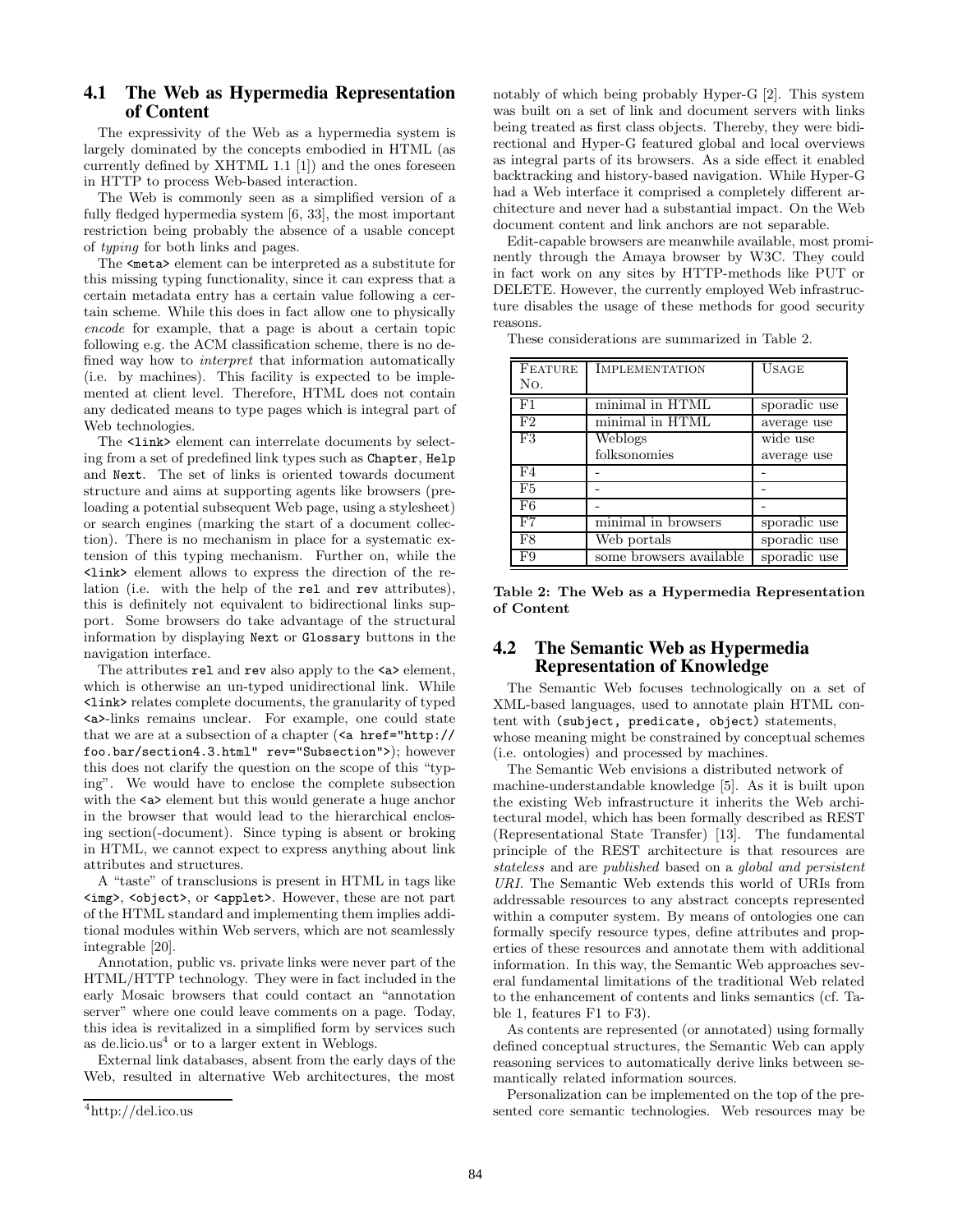annotated with concepts defined in arbitrary schemes online available. If personal profiles are formalized as ontologies links and nodes can uniquely refer to particular user preferences captured by the profile [11, 14].

For the same reasons the Semantic Web promotes the separation between contents and links. Link and node types are defined in a machine-understandable conceptual model (i.e. an ontology). Hypertext nodes are represented as instances or individuals of a particular type and are interconnected by links externally referencing the link types defined in the model. Which links are allowed between two nodes (link computation) is clearly specified in the ontology by means of domain and range definitions and logical axioms. The OWL language additionally supports the definition of symmetric and inverse properties; by representing a link as an OWL property and associating it with a symmetry constraint or an inverse property (i.e. a reverse link) we can easily define bidirectional links.

Trails can be built upon transitivity properties in OWL or using SWRL rules. The latter are a useful means to declaratively represent parametric conditions for customize navigation or to define the allowed trails within a guided tour.

Nevertheless collaborative aspects have been marginally explored in the Semantic Web community yet. Research efforts are concentrating for the moment on issues related to the representation of knowledge and its usage within scalable reasoning services. On the other side, recent advances in these areas provide a feasible basis for the implementation of information retrieval and integration components which are out of the direct scope of hypermedia [12]. Ontologies are widely acknowledged as the key enabler for the realization of semantic search heuristics based on content-narrow logical inferences (as opposed to keyword- or statistics-based techniques which do not take into account domain knowledge). In conjunction with expressive representation languages such as OWL or SWRL they can also be used to define equivalence or mapping relations between heterogeneous information spaces and their local categorization structures, thus facilitating application interoperability.

An overview of the evaluation of this technology w.r.t. the hypermedia features introduced in Section 3.2 is depicted in Table 3.

## **4.3 Wikis as Hypermedia-based Content Management Systems**

Wikis [21] reify Web pages and links at application level (cf. Figure 1). A concept is described on a Wiki page/article which is in turn rendered as HTML. The page can be edited using a simplified markup language and the editor is offered as an HTML-form. Wiki pages are linked directly by Wiki-Words.

Since Wikis treat pages as first class objects—and usually store them in databases—they could extend their data model to include type information for pages. However, this is not commonly the case. MediaWiki introduced the notion of "category" to attribute a Wiki page to be of a certain kind [35]. A declaration [[Category:Howto]] classifies the page into the category denoted by the tag Howto. These categories can be queried on specialized pages computing category lists or category-centered page clusters. A page can be ordered to multiple categories and one can define sub-categories by editing a category page and declaring its

| FEATURE        | IMPLEMENTATION             | $USAGE$      |
|----------------|----------------------------|--------------|
| No.            |                            |              |
| F1             | ontologies to define types | sporadic use |
|                | and attributes             |              |
| F2             | URIs, semantic node        | sporadic use |
|                | structure                  |              |
| F3             | ontologies to describe     | sporadic use |
|                | personal profiles          |              |
|                | and annotation types       |              |
| F4             | OWL and rules reasoning    | sporadic use |
| F5             | Semantic Web architecture  | sporadic use |
| F <sub>6</sub> | OWL and rules reasoning    | sporadic use |
| F7             | ontologies to declare      | sporadic use |
|                | parametric navigation      |              |
| F8             | OWL and rules reasoning    | sporadic use |
| F9             | the Amaya browser          | sporadic use |

**Table 3: The Semantic Web as a Hypermedia Representation of Knowledge**

super-category. For links, MediaWiki introduces a minimal structural typing [36] for referring to a parent-, sibling- or sub-page with a link as in [[../Sibling]].

This set of categories focusses on simple structural aspects and user interface issues and can not be interpreted as a fully fledged typing mechanism for hypermedia objects. The sub-category relation does not posses a formal semantics (e.g. does a page attributed to be of a category also belong to a possible super-category?) and there is no way of expressing queries that would exploit such a structure automatically. Moreover, there are no means to express relations amongst types aside from the sub-category relation. The purely document structure-oriented typing of links is rudimentary and at the same level of expressivity as the referred characteristics of the  $\langle$ link> element in HTML. The link "type" information is encoded into the link itself, therefore it is not possible to declare further attributes on links.

If one considers information on a Wiki page to be typed by its WikiWord, Wikipedia lacks an fully fledged mechanism to dissolve name clashes. There is a namespace mechanism present, however, it is not extensible within the Wiki framework. This also applies for the so-called "groups" in PmWiki or "webs" in TWiki [25, 32].

Wikis today can display solely very simple global and local overviews. This might be due to the initial restrictions of HTML technologies relevant for the time the first Wikis were developed. However, this drawback seems to be reducible to the technical issue of whether one could introduce some display with Java applets or AJAX technologies [15]. Trails allowing the definition of sequences of pages in a Wiki instance are marginally supported. For instance, the engine PmWiki implements this functionality under the name "WikiTrails" [26]. Transclusions are supported in many engines, though not intensively used, in form of "templates" or "includes" [37].

Wikis do not offer much personalization of content. By skins there is a way to select from personalized representation, however, the content displayed is always the same. Further on Wikis do not keep an interaction history and therefore cannot offer backtracking and history-based navigation.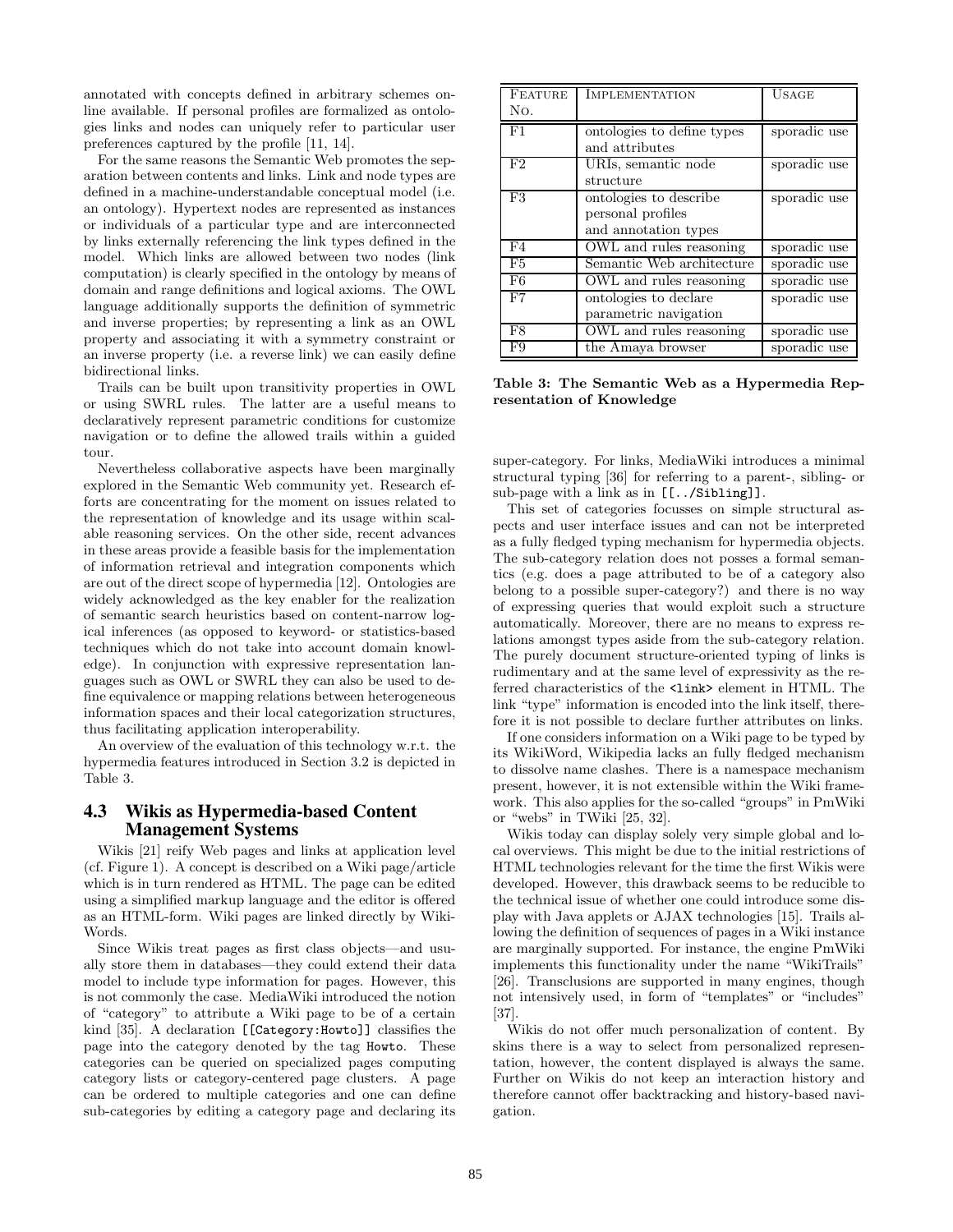Wikis contain per definition an edit-facility for Wiki pages. This is at the core of the Wiki concept, that of collaboratively managing the content [21]. Since the complete Wiki is reified as a Web application, the edit-facility is not some external program but an HTML form which is processed at the server side. Currently, the usability of such editors is below that of more common editor applications. However, the currently developing AJAX technologies can fill that gap without tradeoffs.

The built-in editing facility is of course also the basis for annotating information within the Wiki. Either one can change the information itself, or one can introduce a new page containing annotations. MediaWiki features a discussion service with the Talk category which can be used as an annotation service.

Again we summarize our results in Table 4 below.

| FEATURE<br>No. | <b>IMPLEMENTATION</b>     | <b>USAGE</b> |
|----------------|---------------------------|--------------|
| F1             | minimal as categories     | wide use     |
|                | (e.g. in MediaWiki)       |              |
| F <sub>2</sub> | templates                 | sporadic use |
|                | (e.g. in MediaWiki)       |              |
| F3             | discussion pages          | wide use     |
|                | (e.g. in MediaWiki)       |              |
| F4             | simple personalization    | average use  |
|                | using skins               |              |
| F <sub>5</sub> |                           |              |
| F <sub>6</sub> | simple, pre-defined views | average use  |
| F7             |                           |              |
| F8             | WikiTrails                | sporadic use |
|                | (e.g. in PmWiki)          |              |
| F9             | per definition            | wide use     |

**Table 4: Wikis as Hypermedia-based Content Management Systems**

## **4.4 Semantic Wikis as Hypermedia Knowledge Management Systems**

A multitude of approaches for combining Semantic Web and Wiki technologies are currently under development (cf., for example, [3, 10, 28, 29, 31, 34]). They all share the same goal of extending the functionality of Wiki engines with means to create and manage semantic data. This in return provides a flexible means for typing and annotations. Additionally it enables the usage of automatic inference services, which can be applied to automatically generate new information (e.g., new links) for more sophisticated retrieval and personalization strategies (cf. Section 4.2).

These features are however not supported by any of the available implementations to a satisfactory extent. Nevertheless Semantic Wikis are considered by many researchers and developers in the field as a promising approach to (at least partially) overcome many of the limitations of the two technologies. This idea becomes clear by comparing Tables 3 and 4.

Approaches such as [29, 31] develop Wiki engines which support the generation of RDF data. However, they clearly distinguish between semantic and plain Wiki contents and their usage in Semantic Web context requires technical expertise on RDF. Acknowledging for this limitation more recent proposals focus on the minimal invasive usage of semantic technologies within Wiki systems[3, 10, 28, 34]. The Semantic MediaWiki aims to turn the most prominent existing Wiki-based information repository, the Wikipedia encyclopedia, into a semantic Wiki [34]. Similar to [3, 10, 28] the developers of SemanticMediaWiki identified the need for typed annotated links and articles as central for Wikipedia and extended the Wiki engine with simple means to create RDF triples in addition to plain Wiki text and to export the RDF contents. The proposals described in [3, 10, 28] refine this functionality to support the definition and usage of external ontologies as typing structure for Wiki pages, contents, annotations and links. [10] additionally provides a prototypical implementation of an ontology-based search component for the JSPWiki engine.

# **5. DIRECTIONS OF RESEARCH AND DEVELOPMENT**

The analysis of the four technologies as regarding the extent to which they implement the core features of modern hypermedia revealed several important limitations of current Wiki solutions. While the Wiki Way definitely approaches one of the main drawbacks of the conventional Web—that of edit-capable browsers— and additionally provides feasible means to enhance collaboration and type hypermedia information (the Semantic Wikis) several important issues remain unsolved.

An essential limitation is in our opinion the design decision considering a Wiki as a *closed* world with no interaction possibilities with other Wikis or other services. At the level of the introduced application scenario and beyond, it is required to introduce *distribution* and *openness* as integral design concepts for future Wiki systems. We argue on the necessity of systematically implementing the following three features:

- *•* having links and pages as *first class objects* to enable the design and realization of new external services,
- *•* having a standardized *object model* and a standardized, remotely accessible *API* to allow for a distributed architecture in which these services can evolve, and
- *•* having *processable semantic descriptions* to considerably improve the quality of such a World Wide Wiki.

Making links and pages accessible in a distributed fashion calls for a standardized object model. Such a *Wiki Object Model* (WOM) would be similar to what the Document Object Model is for the Web.<sup>5</sup> If properly defined this type of virtual objects can form the basis for a variety of powerful operations such as persistent storage. Necessary is an organizational framework which initiates and coordinates the activities related to the creation of such a WOM. It should be the best practice of the object models (mostly implicitly) embodied in current Wiki systems.

The WOM model should be defined in a standardized manner which already supports distribution and openness as a design concept. Following the DOM example it is likely that the CORBA-IDL is a reasonable starting point for this activity.<sup>6</sup> We also propose that the WOM developers nominally take into account semantic descriptions expressed in

 $5$ http://www.w3.org/DOM/

<sup>6</sup>http://www.omg.org/gettingstarted/omg\_idl.htm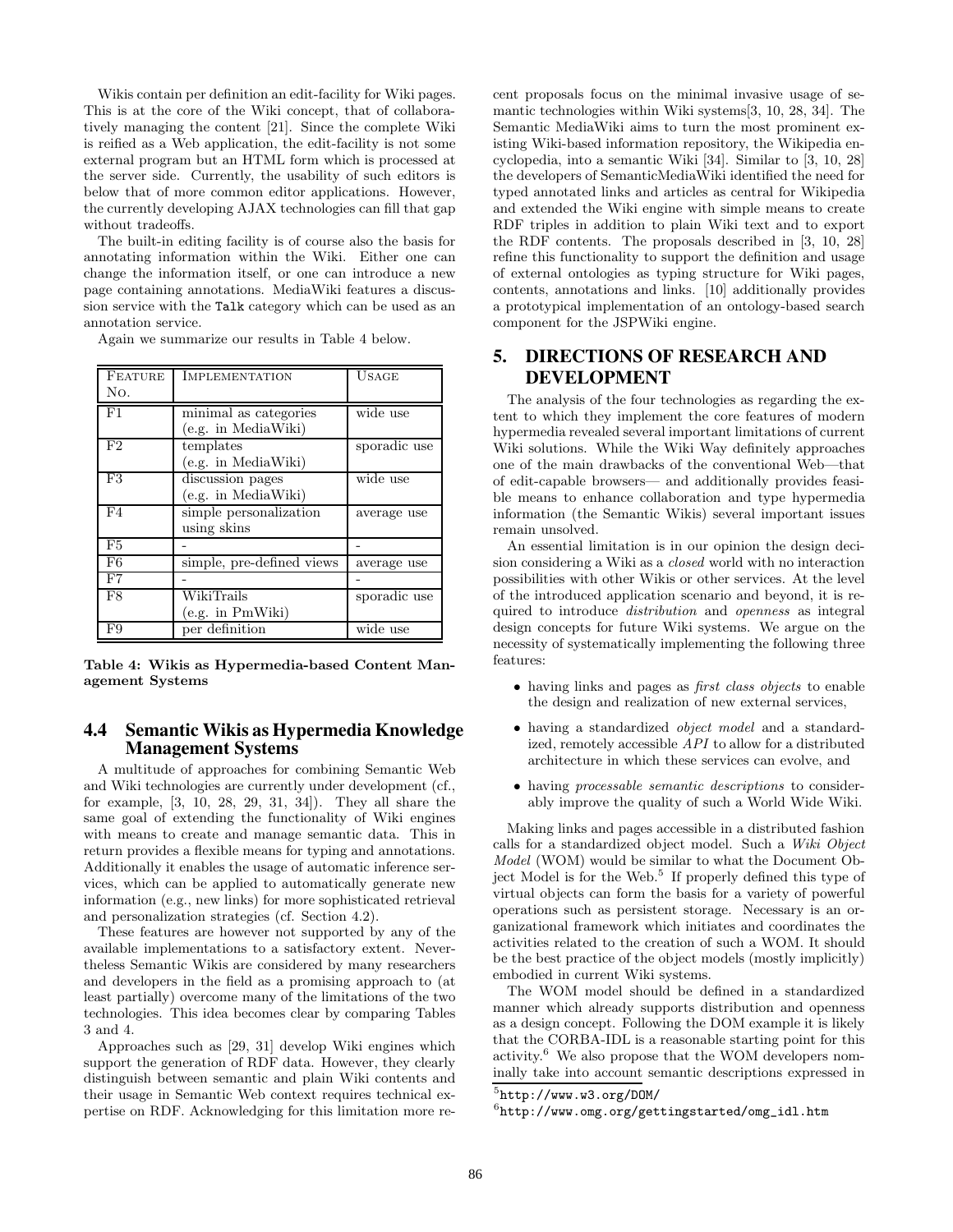standardized Semantic Web representation languages such as RDF in order to promote the compatibility with the newly emerging projects around Semantic Wikis. Due to the inherent concept of object identity, a WOM will also provide a uniform way to access Wiki pages and links across different systems as a side-effect, for example by identity representation as a new URL scheme.

Further on, the WOM has to be accompanied by an API that offers a standard way to access the objects contained in a Wiki. If we follow the previous idea of a programming language independent definition of the WOM the API can be implemented in various languages. This includes libraries for both access to remote Wikis and for internal programmatical access within a Wiki (required by something that we would call WikiScript, which would be an execution environment within a Wiki with programs embedded in Wiki pages).

If Wiki pages and links are defined as first class objects that have a uniform structure and a uniform identity, both representable in terms of URLs, then semantic statements can be made on pages as well as on anchors and links using currently available Semantic Web technologies (cf. Section 4.2).

Recalling the hypermedia features illustrated in Table 1 we can factor out several of these concepts to *services* based on a WOM and remote access to it:

- **(F6) Global and local overviews** would be offered as external services that can be adapted to the respective usage context when the overview is required. Via an API they have full access to the structure under consideration even if scattered over various Wikis and full freedom in generating suitable layouts. Semantic descriptions can considerably improve the quality of such visualizations, e.g. by providing a measure of semantic "relatedness" that is mapped into spatial distance in a visualization.
- **(F3, F4) Personalization** could be implemented by sets of internal programmatic accesses to both the content of a Wiki and some external representations of a personal context or profile. Semantic technologies greatly support the expressiveness of such representations and allow for more precise decisions.
- **(F7) Backtracking and history-based navigation** would also be external services that manage a personal database of previously accessed objects, that is pages and links. Such databases can be completely decoupled from the Wiki engine and integrated with other personal services. Semantic information can help in inferring and supporting the *intended* interaction within a Wiki instance.
- **Multimedia integration** would be an inherent part of a WOM and its supported data types. Semantic information helps in making that support more sophisticated by supporting the integration of multimedia information.
- **(F4) Computed links** might provide most of the immediately visible added value of the proposed structure. As explained in Section 4.2 they could be the result of Wiki internal processing and reasoning, but also subject for external services whose outputs could be seamlessly integrated into a Wiki as remote pages or

anchors. With semantic information and an adequate infrastructure at hand, the quality of such *inferred* links is upvalued to a new level.

To date the Wiki community seems to be several steps away from the realization of such a World Wide Wiki. In order to fill this gap we envisage the following research and development roadmap:

- *•* Standardize a data model part of the WOM (Wiki Object Model) and augment it with semantics.
- *•* Standardize the API part of the WOM and augment it with semantics-aware functionality.
- *•* Build reference implementations of WOM-based Wikis, implement APIs in multiple languages.
- *•* Define, implement and make basic services that demonstrate added value in the areas overviews, global and personal history and inferred links based on a WOM freely available.

# **6. SUMMARY AND OUTLOOK**

Building upon the natural relationship between Wikis and hypermedia, this paper examines to which extent the current state of the art in this field (complemented by results achieved in adjacent communities such as the World Wide Web and the Semantic Web) fulfills the requirements of modern hypermedia systems. As a conclusion of this study we are able to outline further directions of research and development which are expected to contribute to the longlasting success of Wiki technologies at public, private and corporate level. In particular we argue for the need of a standardized semantics-driven Wiki Object Model which forms the basis for the realization of integrated Wiki solutions at Web scale. We also propose the introduction of advanced hypermedia features, whose added value is grounded in an impressive body of research in the hypertext and hypermedia areas, in terms of so-called WikiServices.

In the future we intend to continue this research endeavor with a careful estimation of the potential of newly emerging Web 2.0 concepts such as meshups as a means to enable the component-based development of trails and guided tours within Wikis. A second research direction is related to the topic of information retrieval. With this respect we are approaching search heuristics taking into account collaborative and social aspects in addition to semantics.

## **Acknowledgments**

This work has been partially supported by the EU Network of Excellence "KnowledgeWeb" (FP6-507482).

# **7. REFERENCES**

- [1] M. Altheim and S. McCarron. XHTML 1.1 Module-based XHTML. W3C Recommendation, 2001. *http://www.w3.org/TR/xhtml11*.
- [2] K. Andrews, F. Kappe, and H. Maurer. Serving information to the Web with Hyper-G. In *Proceedings of the Third International World-Wide Web Conference on Technology, tools and applications*, pages 919–926, New York, NY, USA, 1995. Elsevier North-Holland, Inc.